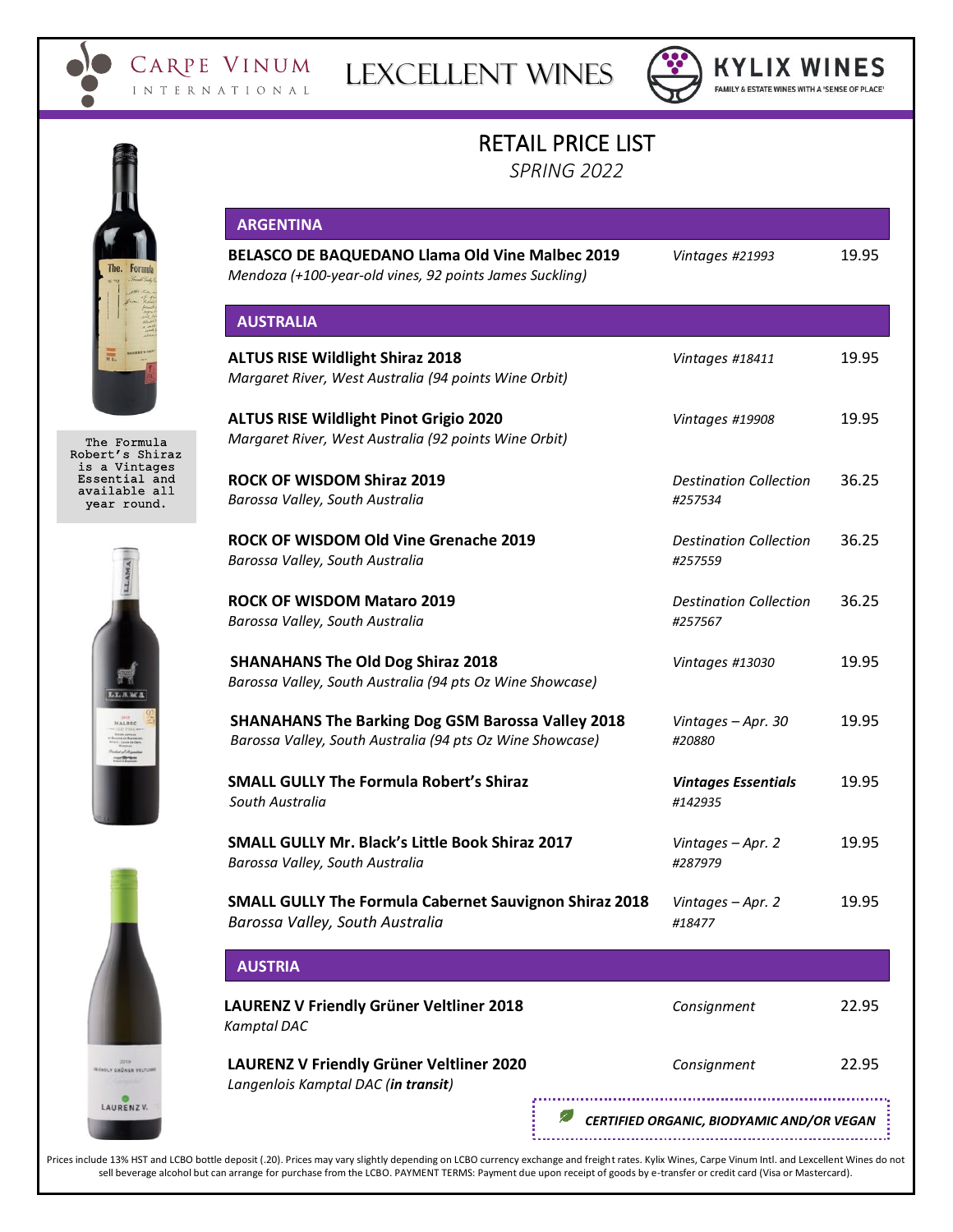









|                   | <b>CHILE</b>                                                                                                         |                                          |       |
|-------------------|----------------------------------------------------------------------------------------------------------------------|------------------------------------------|-------|
|                   | <b>ARESTI Cabina 56 Reserva Sauvignon Blanc 2020</b><br>Curicó Valley (in-transit)                                   | Consignment                              | 15.95 |
|                   | ARESTI Trisquel Series Merlot Altitud 1.245 2018<br>Curicó Valley                                                    | <b>Destination Collection</b><br>#996719 | 25.20 |
|                   | <b>FRANCE</b>                                                                                                        |                                          |       |
|                   | <b>CHAMPAGNE DE SAINT-GALL Blanc de Blancs Brut 1er Cru</b><br>Côte des Blancs (6 bottle case)                       | Consignment                              | 59.95 |
|                   | <b>DOMAINE HURST SY'RO 2020</b><br>Alsace (100% Sylvaner Rouge, skin contact, organic & biodynamic)                  | Consignment                              | 33.95 |
|                   | <b>DOMAINE KIRRENBOURG Riesling Grand Cru 2017</b><br>Alsace (96 points Wine Enthusiast)                             | Vintages #18991                          | 67.00 |
|                   | <b>DOMAINE KIRRENBOURG Pinot Gris Grand Cru 2018</b><br>Alsace (95 points Wine Enthusiast)                           | Vintages #20738                          | 57.00 |
|                   | VGC Coing de Sèvre Muscadet Sèvre et Maine sur Lie 2016<br>Muscadet Sèvre et Maine, Loire                            | Consignment                              | 18.95 |
|                   | VGC Château du Coing Muscadet Sèvre et Maine sur Lie 2019<br>Muscadet Sèvre et Maine, Loire                          | Consignment                              | 19.95 |
| a Dirupo          | VITTEAUT-ALBERTI Crémant de Bourgogne Brut Rosé<br>Burgundy (6 bottle case)                                          | Consignment                              | 30.95 |
|                   | VITTEAUT-ALBERTI Crémant de Bourgogne Blanc de Noirs<br><b>Burgundy</b>                                              | <b>Destination Collection</b><br>#559111 | 28.25 |
|                   | VITTEAUT-ALBERTI Crémant de Bourgogne Blanc de Blancs<br>Burgundy                                                    | <b>Destination Collection</b><br>#159193 | 29.25 |
| ORGA              | <b>ITALY</b>                                                                                                         |                                          |       |
|                   | <b>ANDREOLA Dirupo Brut Prosecco Superiore</b><br>DOCG Valdobbiadene (Tre Bicchieri Gambero Rosso)                   | Consignment                              | 21.95 |
| <b>ONI BIANCO</b> | <b>ANDREOLA Col del Forno Prosecco Superiore</b><br>DOCG Valdobbiadene (6 bottle case - Tre Bicchieri Gambero Rosso) | Consignment                              | 29.95 |
|                   | <b>CANTINE BORGA Refosco 2019</b><br>IGT Veneto (vegan)                                                              | Consignment                              | 19.95 |
| ORGA              | CANTINE BORGA Manzoni Bianco 2020<br>IGT Veneto (indigenous white grape; Riesling x Pinot Blanc crossing; vegan)     | Consignment                              | 19.95 |
|                   | <b>COLLE MORO Friso Pinot Grigio 2021</b>                                                                            | Consignment                              | 13.95 |

Prices include 13% HST and LCBO bottle deposit (.20). Prices may vary slightly depending on LCBO currency exchange and freight rates. Kylix Wines, Carpe Vinum Intl. and Lexcellent Wines do not sell beverage alcohol but can arrange for purchase from the LCBO. PAYMENT TERMS: Payment due upon receipt of goods by e-transfer or credit card (Visa or Mastercard).

*IGP Terre di Chieti, Abruzzo (in-transit)*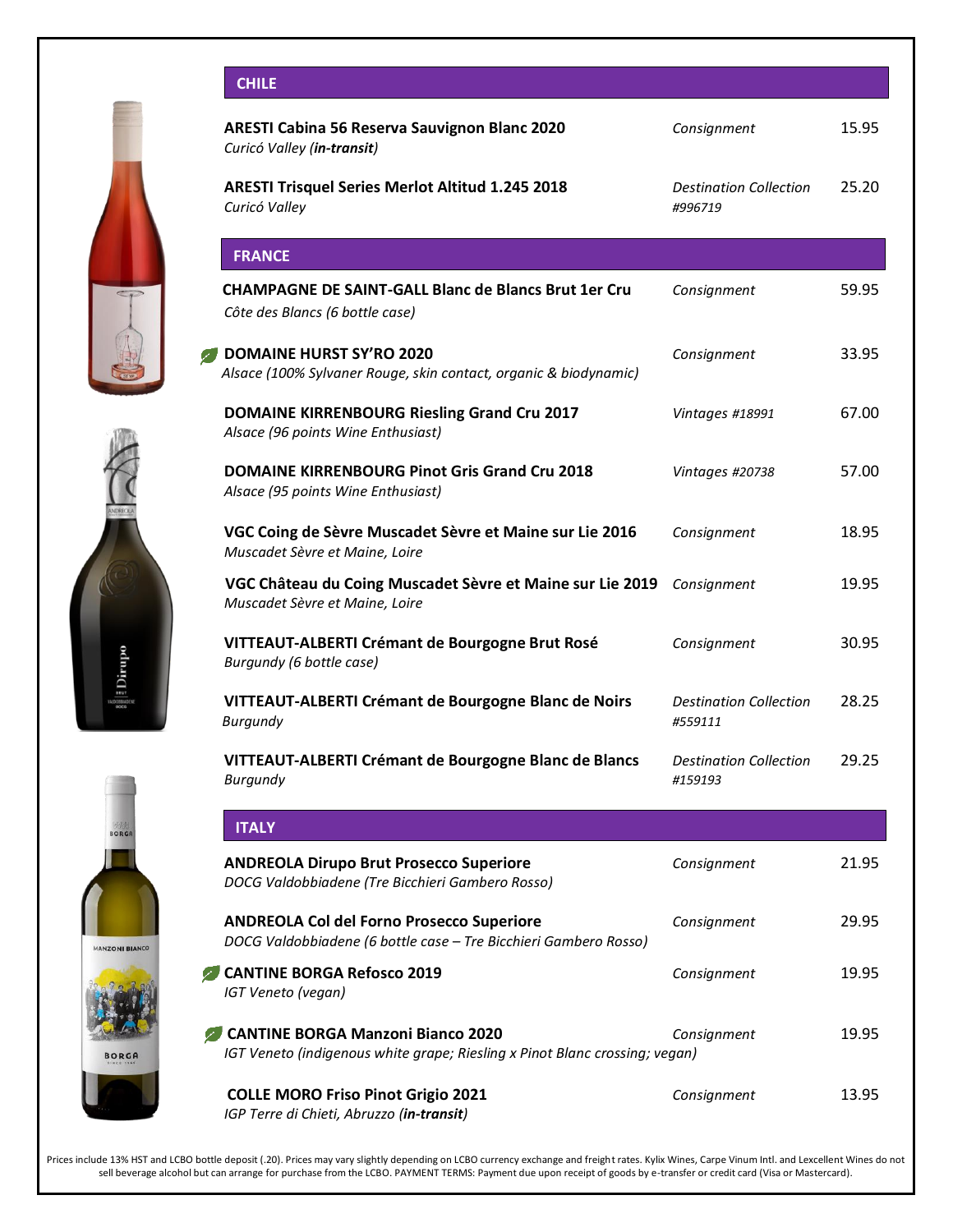| <b>COLLE MORO Friso Cerasuolo d'Abruzzo 2021</b><br>DOP Cerasuolo d'Abruzzo (in-transit)                                     | Consignment                              | 13.95      |
|------------------------------------------------------------------------------------------------------------------------------|------------------------------------------|------------|
| <b>CONTUCCI Vino Nobile di Montepulciano Pietra Rossa 2015</b><br>DOCG Montepulciano, Tuscany (95 points Wine Enthusiast)    | Vintages #19754                          | 49.95      |
| <b>DONATO D'ANGELO Calice Aglianico del Vulture 2018</b><br>Basilicata (2 Glasses Gambero Rosso)                             | <b>Online Exclusive</b><br>#22208        | 21.95      |
| <b>MONTELVINI Promosso Spumante Extra Dry</b><br>Veneto (in-transit)                                                         | Consignment                              | 14.95      |
| <b>MONTELVINI Prosecco Treviso DOC Brut</b><br>DOC Treviso, Veneto (in-transit)                                              | Consignment                              | <b>TBC</b> |
| NINO FRANCO Prosecco Rustico Valdobbiadene DOCG<br>DOCG Valdobbiadene Prosecco Superiore                                     | Vintages - Apr.2<br>#277574              | 23.95      |
| NINO FRANCO Prosecco Valdobbiadene Superiore Cartizze<br>Valdobbiadene Superiore di Cartizze DOCG (1.5 L magnums - on order) | Consignment                              | <b>TBC</b> |
| PODERE SAPAIO Volpolo 2020<br>DOC Bolgheri, Tuscany (6 bottle case - on order; organic)                                      | Consignment                              | <b>TBC</b> |
| RINALDI Moscato d'Asti DOCG 2020<br>Piedmont                                                                                 | Consignment                              | 21.95      |
| RINALDI Brachetto d'Acqui DOCG 2020<br>Piedmont                                                                              | <b>Destination Collection</b><br>#309954 | 26.35      |
| <b>TENUTA BUON TEMPO Brunello di Montalcino 2016</b><br>DOCG Brunello di Montalcino, Tuscany (1.5 L magnum)                  | Classics - Apr. 7<br>#22820              | 156.00     |
| VENTURINI Recioto della Valpolicella Classico 2018<br>Veneto (500 mL dessert wine)                                           | Vintages #22760                          | 45.95      |
| <b>ZORZETTIG Refosco dal Peduncolo Rosso 2019</b><br>DOC Friuli Colli Orientali                                              | Consignment                              | 21.95      |
| <b>ZORZETTIG Schioppettino 2018</b><br>DOC Friuli Colli Orientali                                                            | <b>Destination Collection</b><br>#303692 | 24.00      |
| <b>PORTUGAL</b>                                                                                                              |                                          |            |
| QUINTA DA DEVESA 10-Year-Old Tawny Port<br>Douro (90 points Robert Parker)                                                   | <b>Destination Collection</b><br>#270032 | 38.10      |
| QUINTA DA DEVESA 10-Year-Old White Port<br>Douro (500 mL - 90 points Robert Parker)                                          | <b>Destination Collection</b><br>#270040 | 31.30      |
| QUINTA DA DEVESA 20-Year-Old Tawny Port<br>Douro (93 points Robert Parker)                                                   | Vintages #20967                          | 65.00      |

Prices include 13% HST and LCBO bottle deposit (.20). Prices may vary slightly depending on LCBO currency exchange and freight rates. Kylix Wines, Carpe Vinum Intl. and Lexcellent Wines do not sell beverage alcohol but can arrange for purchase from the LCBO. PAYMENT TERMS: Payment due upon receipt of goods by e-transfer or credit card (Visa or Mastercard).





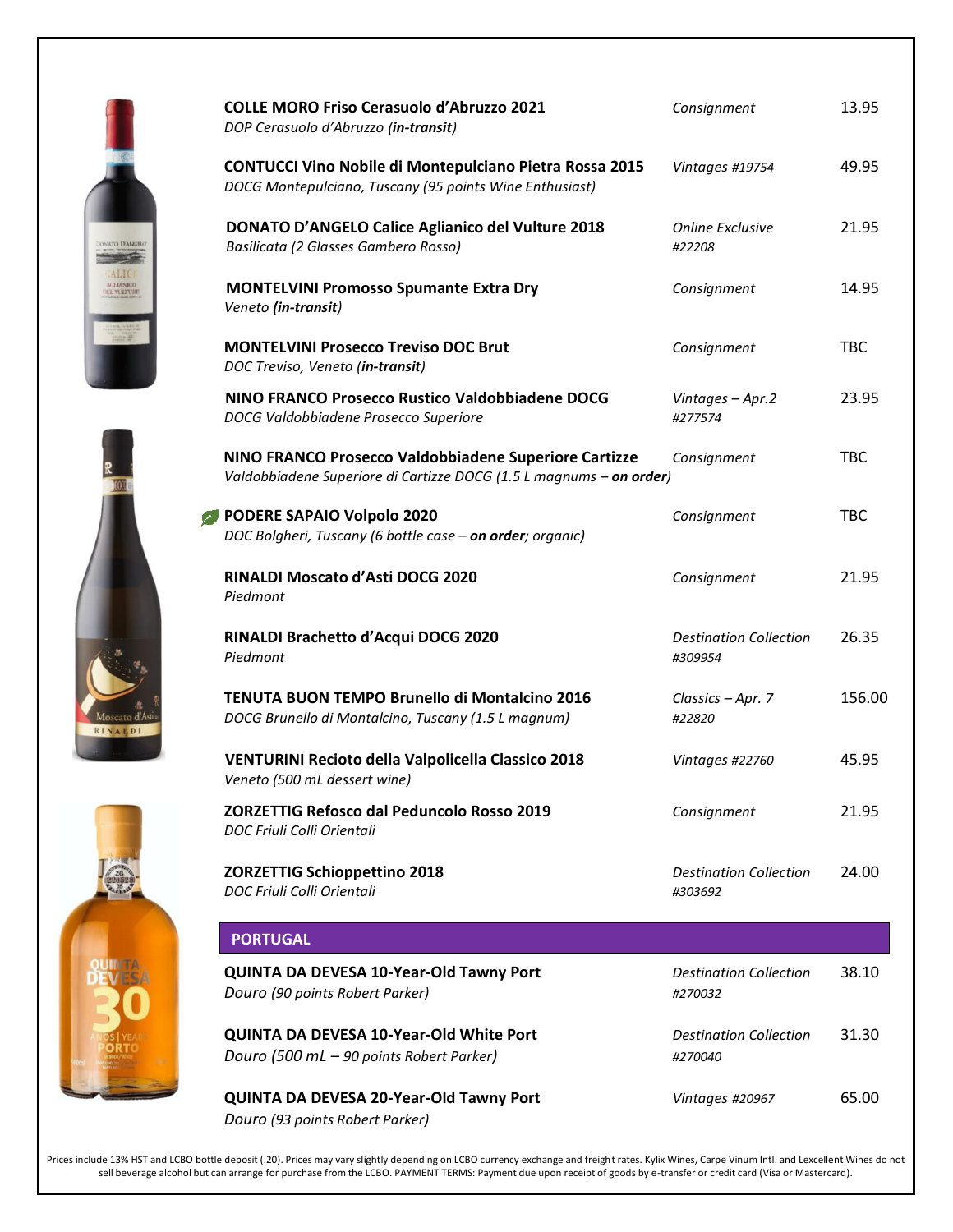

The PEDRERA MONASTRELL is NOW AVAILABLE all year-round at the LCBO!







|                                               | QUINTA DA DEVESA 30-Year-Old Tawny Port<br>Douro (94 points Robert Parker)                                      | <b>Destination Collection</b><br>#280296 | 112.45     |
|-----------------------------------------------|-----------------------------------------------------------------------------------------------------------------|------------------------------------------|------------|
|                                               | QUINTA DA DEVESA 30-Year-Old White Port<br>Douro (500 mL - 94 points Robert Parker)                             | Vintages #22436                          | 80.00      |
|                                               | <b>QUINTA DA DEVESA Touriga Nacional Douro Superior 2017</b><br>Douro (Grand Gold Medal - Berliner Wein Trophy) | <b>Destination Collection</b><br>#270065 | 31.70      |
|                                               | QUINTA DA DEVESA Fernão Pires Douro Superior 2019<br>Douro                                                      | <b>Destination Collection</b><br>#270107 | 31.70      |
|                                               | <b>SPAIN</b>                                                                                                    |                                          |            |
| PEDRERA                                       | <b>BODEGAS JUAN GIL Pedrera Monastrell 2020</b><br>DO Jumilla                                                   | <b>LCBO Listing</b><br>#22648            | 12.85      |
| TRELL is<br>VAILABLE<br>ar-round:<br>ie LCBO! | BODEGAS JUAN GIL Honoro Vera Monastrell 2020<br>DO Jumilla (90 pts Guia Peñin; organic)                         | Vintages - Mar. 19<br>#167684            | 14.95      |
|                                               | BODEGAS JUAN GIL Yellow Label Monastrell 2019<br>DO Jumilla (vegan)                                             | Consignment                              | 16.95      |
| <b>RO</b> ·VERA                               | BODEGAS JUAN GIL Silver Label Monastrell 2016<br>DO Jumilla (organic)                                           | Consignment                              | 25.95      |
|                                               | <b>BODEGAS JUAN GIL Blue Label 2019</b><br>DO Jumilla (Old Vine Monastrell-CS-SY / 6 bottle case)               | Consignment                              | 45.95      |
|                                               | <b>CONDE VALDEMAR Rioja Gran Reserva 2010</b><br>DOCa Rioja                                                     | Vintages - Apr. 2<br>#960427             | 29.95      |
|                                               | EL ESCOCÉS VOLANTE La Multa Garnacha 2018<br>DO Calatayud                                                       | Consignment                              | 15.95      |
|                                               | EL ESCOCÉS VOLANTE Manga del Brujo 2018<br>DO Calatayud (old vine red blend - 90 pts Robert Parker)             | Vintages #15073                          | 16.95      |
|                                               | EL ESCOCÉS VOLANTE Papa Luna 2018<br>DO Calatayud (Old Vine Garnacha-Syrah-Mazuelo; high alt. vineyards)        | Consignment                              | 20.95      |
|                                               | EL ESCOCÉS VOLANTE The Cup & Rings Albariño 2017<br>DO Rías Baixas (aged sobre lias - in transit)               | Consignment                              | <b>TBC</b> |
|                                               | EL ESCOCÉS VOLANTE The Cup & Rings Mencía 2015<br>DO Bierzo (6 bottle case)                                     | Consignment                              | 18.95      |
|                                               | EL ESCOCÉS VOLANTE Manda Huevos Blanco 2019<br>(6 bottle case - 93 pts Robert Parker - in transit)              | Consignment                              | <b>TBC</b> |
|                                               | EL ESCOCÉS VOLANTE El Puño Old Vine Garnacha 2019<br>Aragón (6 bottle case - 94 pts Robert Parker - in transit) | Consignment                              | <b>TBC</b> |
|                                               | EL ESCOCÉS VOLANTE Dos Dedos de Frente 2019<br>Aragón (6 bottle case - 94 pts Robert Parker - in transit)       | Consignment                              | TBC        |

Prices include 13% HST and LCBO bottle deposit (.20). Prices may vary slightly depending on LCBO currency exchange and freight rates. Kylix Wines, Carpe Vinum Intl. and Lexcellent Wines do not sell beverage alcohol but can arrange for purchase from the LCBO. PAYMENT TERMS: Payment due upon receipt of goods by e-transfer or credit card (Visa or Mastercard).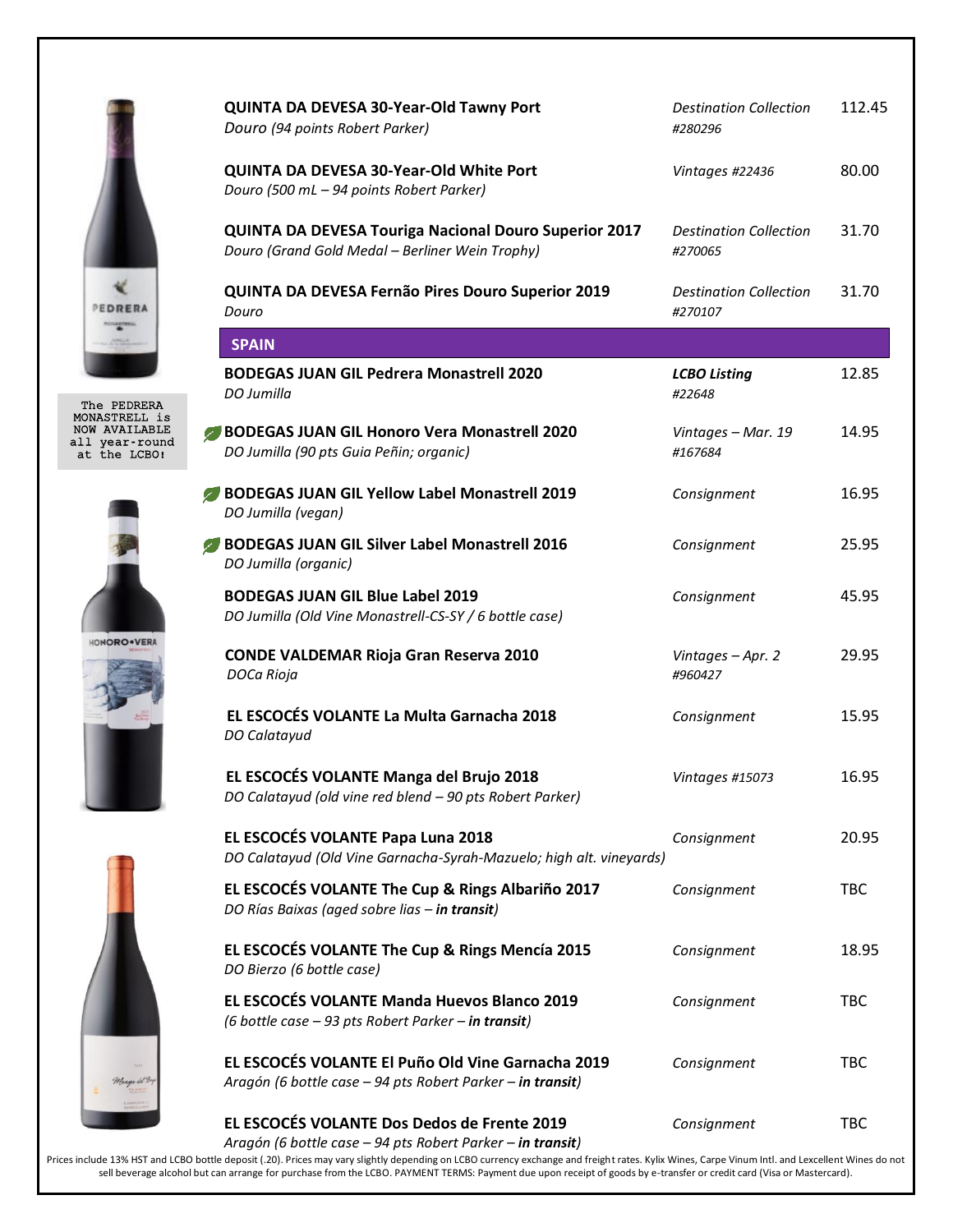







| CA'MOMI Rosso di Napa 2019<br>Napa Valley, California (Cab Sauv/Zin/Merlot/Petite Sirah)                                                   | Consignment                 | 23.95      |
|--------------------------------------------------------------------------------------------------------------------------------------------|-----------------------------|------------|
| <b>CA'MOMI Napa Valley Pinot Noir 2019</b><br>Napa Valley, California                                                                      | Vintages - Apr. 2<br>#23658 | 29.95      |
| <b>KLINKER BRICK Old Vine Zinfandel 2016</b><br>Lodi AVA, California                                                                       | Vintages #59113             | 23.95      |
| <b>KLINKER BRICK Cabernet Sauvignon 2017</b><br>Lodi AVA, California                                                                       | Vintages #575464            | 25.95      |
| <b>LONG BARN Cabernet Sauvignon 2020</b><br>California                                                                                     | Vintages #16482             | 16.95      |
| <b>LONG BARN Chardonnay 2019</b><br>California                                                                                             | Consignment                 | 17.95      |
| <b>LONG BARN Pinot Noir 2020</b><br>California                                                                                             | Consignment                 | 17.95      |
| <b>ITER Cabernet Sauvignon 2019</b><br>California                                                                                          | Consignment                 | 17.95      |
| <b>SILENUS Tyros Napa Cabernet Sauvignon 2017</b><br>Napa Valley, California                                                               | Vintages - Apr. 2<br>#16409 | 49.95      |
| <b>SILVERADO VINEYARDS Estate Cabernet Sauvignon 2018</b><br>Napa Valley, California                                                       | Consignment                 | <b>TBC</b> |
| SILVERADO VINEYARDS GEO Cabernet Sauvignon 2012<br>Coombsville AVA, Napa Valley (6 bottle wooden box)                                      | <b>Bin End</b>              | 99.95      |
| SILVERADO VINEYARDS SOLO Cabernet Sauvignon 2012<br>Stags Leap AVA, Napa Valley (6 bottle wooden box)                                      | Bin End                     | 160.00     |
| <b>VALDEMAR ESTATES DuBrul Vineyard Chardonnay 2018</b><br>Yakima Valley AVA, Washington (94 pts & Editors' Choice Wine Enthusiast)        | Vintages #24160             | 94.00      |
| <b>VALDEMAR ESTATES Blue Mountain Vineyard Syrah 2018</b><br>Walla Walla Valley AVA, Washington (94 pts & Editors' Choice Wine Enthusiast) | Vintages #24161             | 124.00     |



\*SPECIAL OFFER ALERT \*

MARK YOUR CALENDARS! THERE IS AN EXCLUSIVE SILVERADO VINEYARDS LCBO VINTAGES OFFER COMING JULY 2022. VISIT LCBO.COM TO REGISTER FOR LCBO EMAILS TO RECEIVE THE OFFER THIS SUMMER. LIMITED QUANTITIES AVAILABLE.

Prices include 13% HST and LCBO bottle deposit (.20). Prices may vary slightly depending on LCBO currency exchange and freight rates. Kylix Wines, Carpe Vinum Intl. and Lexcellent Wines do not sell beverage alcohol but can arrange for purchase from the LCBO. PAYMENT TERMS: Payment due upon receipt of goods by e-transfer or credit card (Visa or Mastercard).